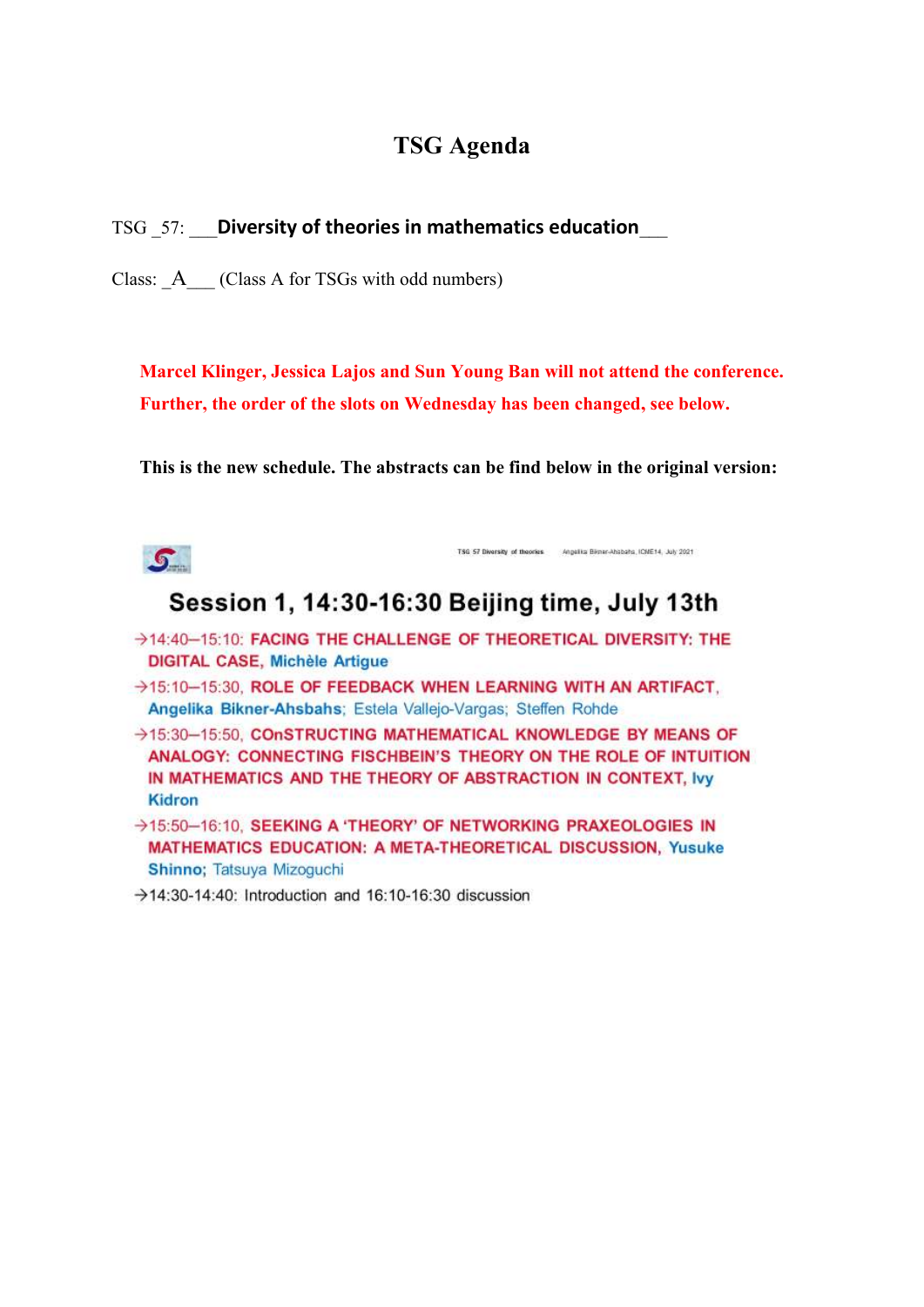

TSG 57 Diversity of theories Angelis Bioner-Ababaha, ICME14, July 2021

# Session 2, 19:30-21:00 Beijing time, July 14th

- >19:40-19:50. VERTICAL ANALYSIS AS A STRATEGY OF THEORETICAL WORK: FROM PHILOSOPHICAL ROOTS TO INSTRUMENTAL AND EMBODIED BRANCHES, Anna **Shvarts: Arthur Bakker**
- →19:50-20:10. CONFIGURATION OF THE THEORETICAL-METHODOLOGICAL CONSTRUCT «THE TEACHING MODEL» BY AFFINITY BETWEEN THEORIES, Ulises Salinas-Hernández; Luis Moreno-Armella; Isaias Miranda
- >20:10-20:20, THE HOLISTIC INSTRUCTIONAL DESIGN MODEL OF THE UNIT KNOWLEDGE STRUCTURE OF ELEMENTARY SCHOOL MATHEMATICS BASED ON CORE COMPETENCIES, ShiQi Lu, Wenbin Xu (China)
- >20:20-20:40, NETWORKING THEORIES AND METHODOLOGY: IDENTIFYING ARGUMENTATIVE GRAMMARS IN DESIGN RESEARCH. Arthur Bakker; William R. Penuel
- $\rightarrow$  19:30-19:40: Introduction and 20:40-21:00 discussion



TSG 57 Diversity of theories Angelis Bioner-Ababaha, ICNE14, July 2021

# Session 3, 21:30-23:00 Beijing time, July 17th

- >21:40-22:00, MATHEMATICS TEACHING AND LEARNING AS AN ETHICAL EVENT. **Luis Radford**
- >22:00-22:20, HOW CAN WE CLASSIFY TEACHERS' PARADIDACTIC PRAXEOLOGIES IN DIFFERENT INSTITUTIONAL SETTINGS? Tatsuya Mizoguchi, Yusuke Shinno, Toru Hayata
- >22:20-22:30. THEORETICAL NETWORKING IN A LARGE-SCALE DANISH AND A LARGE-SCALE NORWEGIAN INTERVENTION STUDY: TMTM AND PBG. Lena Lindenskov
- $\rightarrow$  21:30-21:40: Introduction
- $\rightarrow$  22:30-23:00: Discussion about the talks and the three sessions.

## **Session 1**

## **(120 min) 14:30-16:30 Beijing time, July 13th**

## **Time: 14:30-14:40: Introduction to the TSG57**

1. Time: 14:40─15:10

Title of the Paper:

# **FACING THE CHALLENGE OF THEORETICAL DIVERSITY: THE DIGITAL CASE**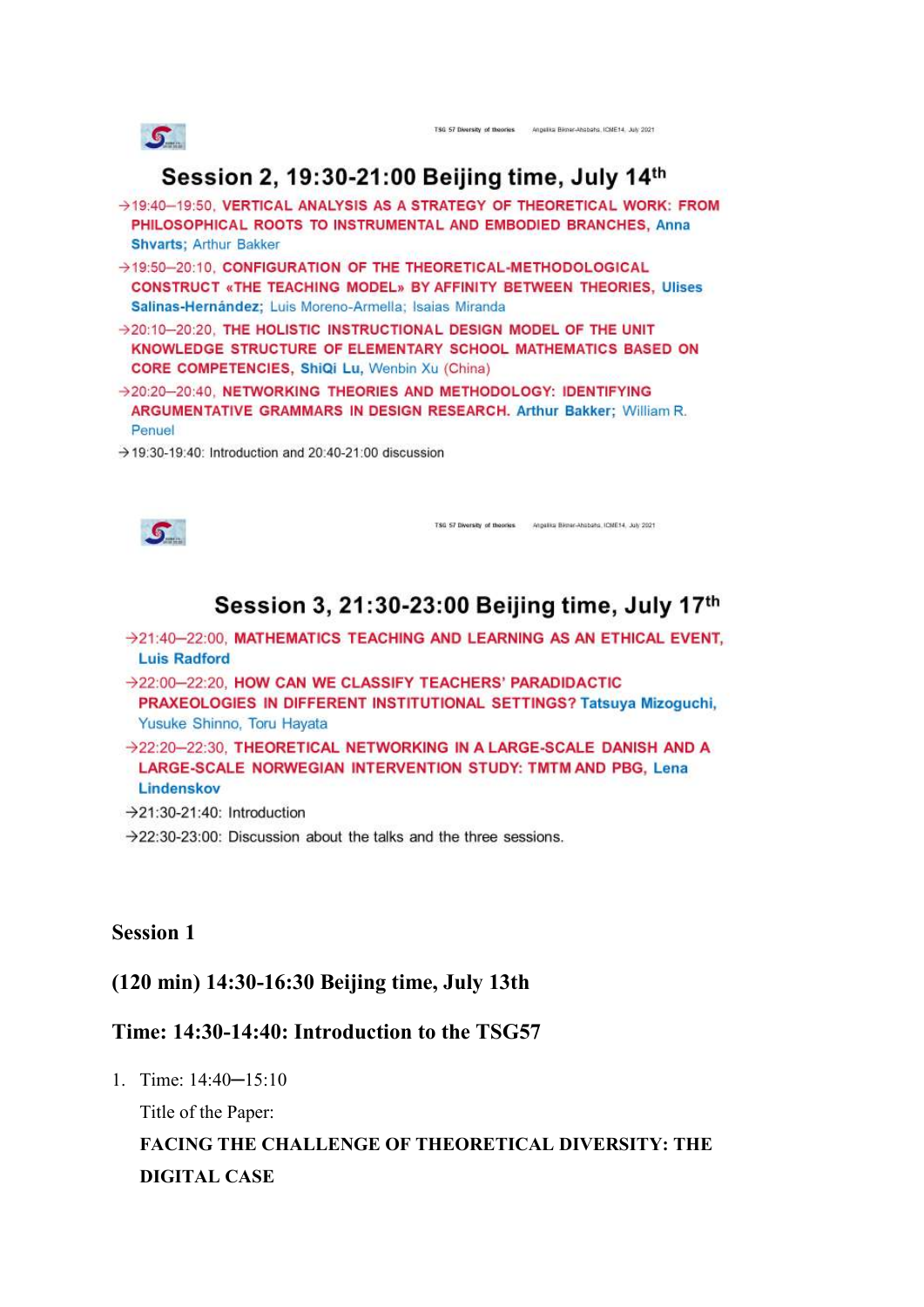Author:

## **Michèle Artigue**

Institution:

#### **LDAR, Université Paris-Diderot (France)**

#### Abstract:

As is stressed in the presentation of TSG 57: "Mathematics education is a scientific field with many theory cultures. This diversity can be regarded as richness but it also challenges research as well as communication and cooperation in the field". It is added that "how the scientific community can cope with this diversity with scientific integrity remains an open question". I propose to contribute to the reflection by focusing on research addressing teaching and learning processes in digital environments. I first give a brief overview of the theoretical landscape in this area of research, highlighting its diversity. I then introduce two conceptual tools having proved their effectiveness in addressing issues of theoretical diversity: the scale of networking strategies and the concept of research praxeology, before using two particular cases: the instrumental approach and the documentational approach to didactics to discuss theoretical diversity in this area.

2. Time: 15:10─15:30

Title of the Paper:

## **ROLE OF FEEDBACK WHEN LEARNING WITH AN ARTIFACT** Author(s):

**Angelika Bikner-Ahsbahs**; Estela Vallejo-Vargas; Steffen Rohde Institution:

**Bremen University, Faculty of Mathematics (Germany)**

#### Abstract:

Activity Theory and Instrumental Genesis are theoretical approaches, combined to investigate feedback for the teaching/learning of integers with a digital artifact. The students' learning and development are explored on four layers: learning the artifact, learning with the artifact, linking the artifact and the arithmetic symbol systems, and emancipating from the artifact. Findings show that feedback and their pragmatic and epistemic function bridge these layers in a supportive way, as an inner mechanism of the interaction system of the artifact, the tutor and the students. Reflection on the way the two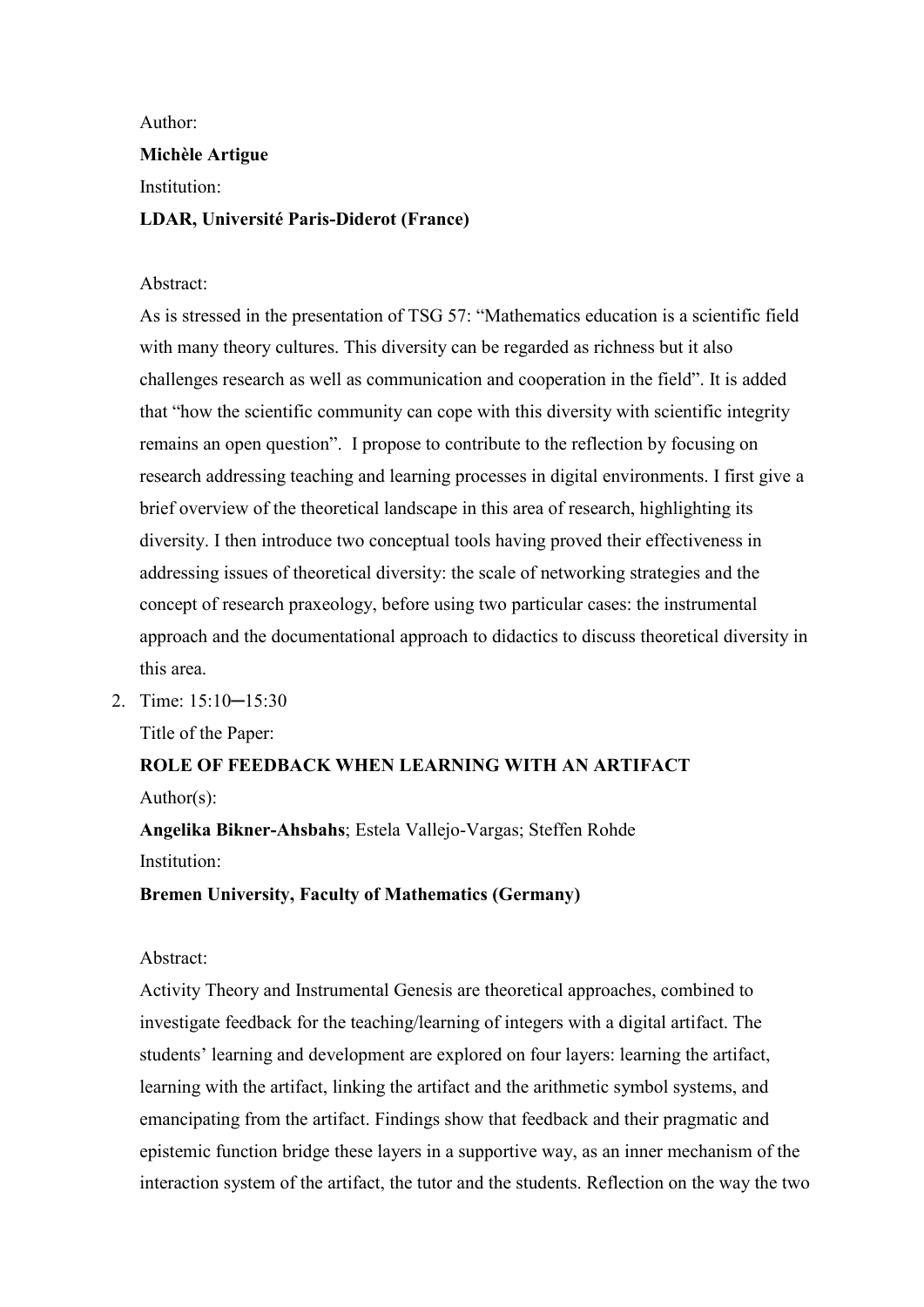theories work together reveal that both theories are combined in a layering model describing the transformations in the activity of teaching/learning negative numbers mediated by feedback.

3. Time: 15:30─15:50

Title of the Paper:

# **COSTRUCTING MATHEMATICAL KNOWLEDGE BY MEANS OF ANALOGY: CONNECTING FISCHBEIN'S THEORY ON THE ROLE OF INTUITION IN MATHEMATICS AND THE THEORY OF ABSTRACTION IN CONTEXT**

Author:

#### **Ivy Kidron**

Institution:

#### **Jerusalem College of Technology, Jerusalem (Israel)**

#### Abstract:

The paper deals with analogical reasoning in mathematics as a powerful means for students towards construction of knowledge that is new to them. Reasoning by analogy includes intuitive mechanisms of thought that accompany students' processes of conceptual thinking. Research on analogical reasoning in mathematics relates to two main foci of research: research on the role of intuition in mathematics and research on processes of construction of mathematical knowledge. I have been involved in both foci of research but separately. In this research, I connect these two foci of research into one focus that refers to constructing knowledge by means of analogy. Two theories are used and connected: Fischbein's theory which offers a rich insight in the mechanisms of intuition and the theory of Abstraction in context. The paper offers a concrete case of networking the two theories.

In the next sections, I describe shortly the two frameworks and explain the substantial reasons of the choice of these two specific theories. Then, I describe and analyze with both theories a concrete example of constructing mathematical knowledge by means of analogical reasoning. The core of the paper relates to the insights offered by each theoretical frame to the other one.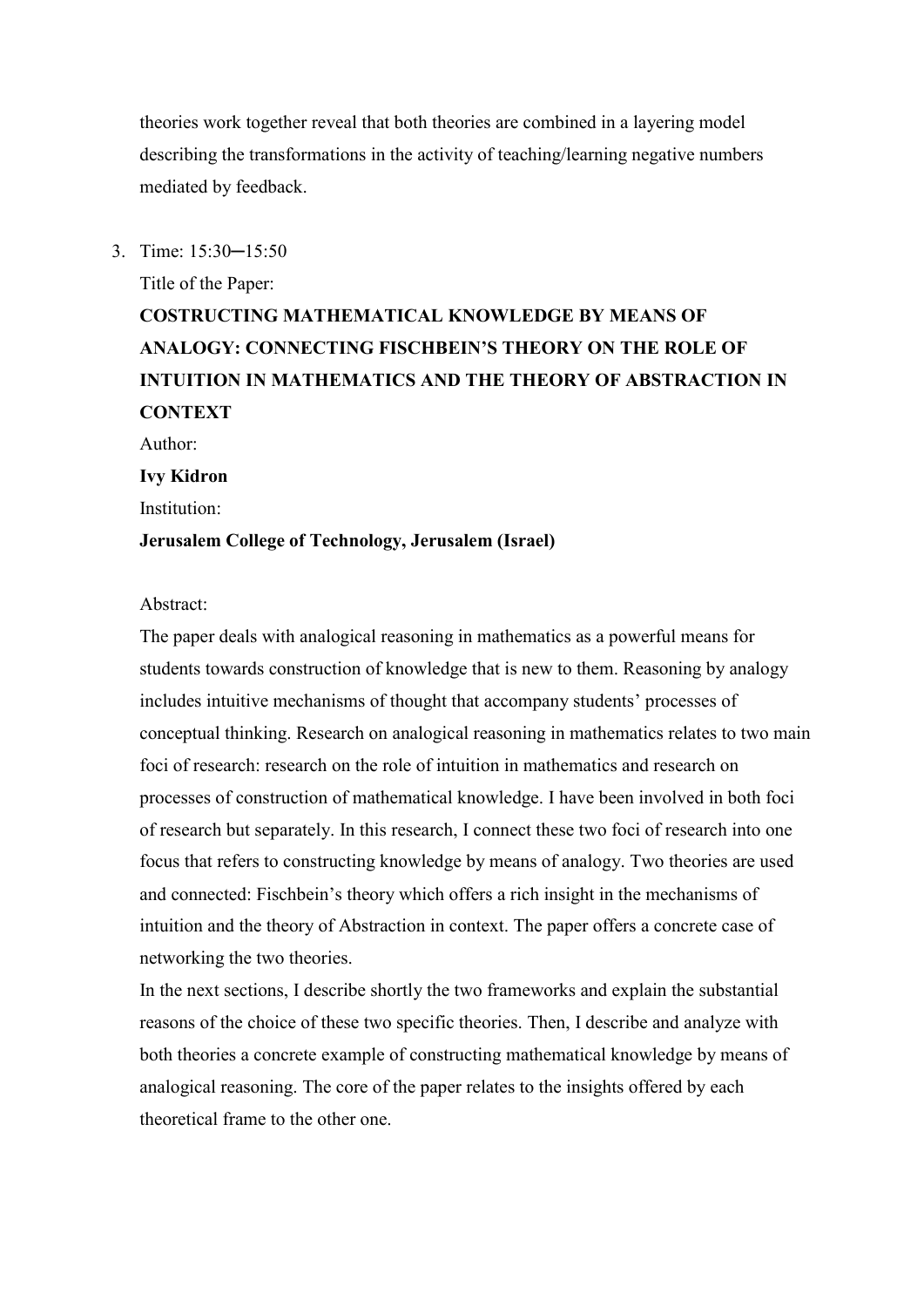4. Time: 15:50─16:00 (skipped)

Title of the Paper:

**A THEORETICAL FRAMEWORK FOR STUDENTS' CONCEPTUAL UNDERSTANING IN THE EARLY CALCULUS CLASSROOM** Author: **Marcel Klinger** Institution: **University of Duisburg-Essen (Germany)**

#### Abstract:

In this article, a classification model for constructing tasks requiring students' conceptual understanding in the field of functions and the early calculus classroom is proposed. The "3L-model" combines three relevant dimensions: the involved representations (in the model called layouts) of a given function, the involved mental images (called layers), and the levels of the appearing functional relationships. The latter comprises the level of simple functions, the level of transformed functions, and the level of differentiated functions. The use of the 3L-model in test construction is illustrated for a sample item. The administration of the developed test allows insights of the conceptual understanding of more than 3000 students regarding functions in the early calculus classroom. The administration of the developed test allows insights of the conceptual understanding of more than 3000 students regarding functions in the early calculus classroom.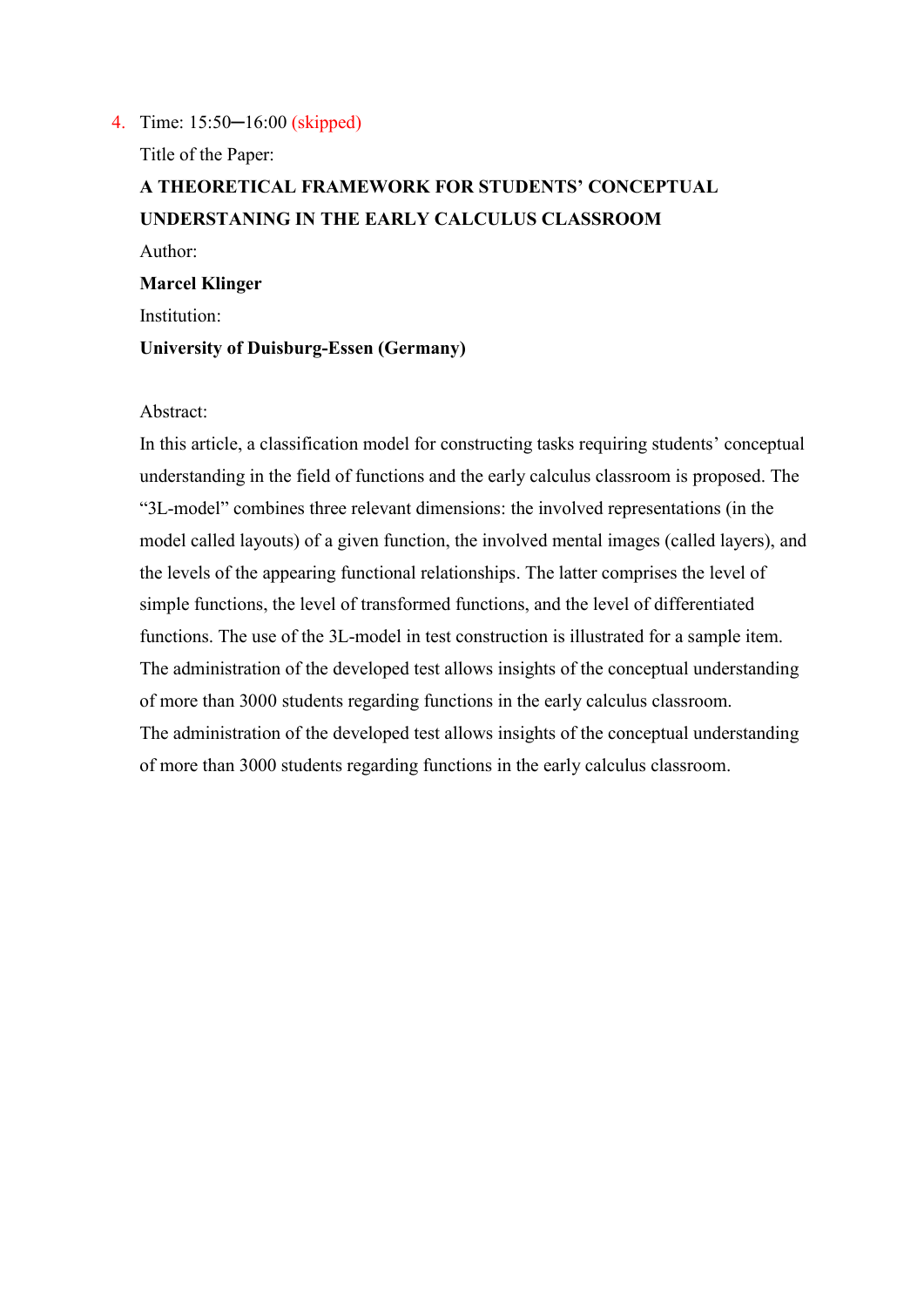#### 5. Time: 16:00─16:20

Title of the Paper:

# **SEEKING A 'THEORY' OF NETWORKING PRAXEOLOGIES IN MATHEMATICS EDUCATION: A META-THEORETICAL DISCUSSION** Author(s): **Yusuke Shinno;** Tatsuya Mizoguchi, Institution(s): **Hiroshima University (Japan),**  Tottori University (Japan)

Abstract:

For this study, we explored the researchers' practice of networking theories and subsequently presented our retrospective analysis. The concept of 'research praxeologies' was utilised as a meta-theoretical frame to characterise three different case studies of networking theories. The results show how theoretical concepts and languages are differently situated in diverse networking praxeologies according to different types of studies such as empirical study, design study, and theory development.

**Time: 16:20-16:30: Final discussion of Session 1 (enlarged: 16:10-16:30)**

………………………………………………………………………………………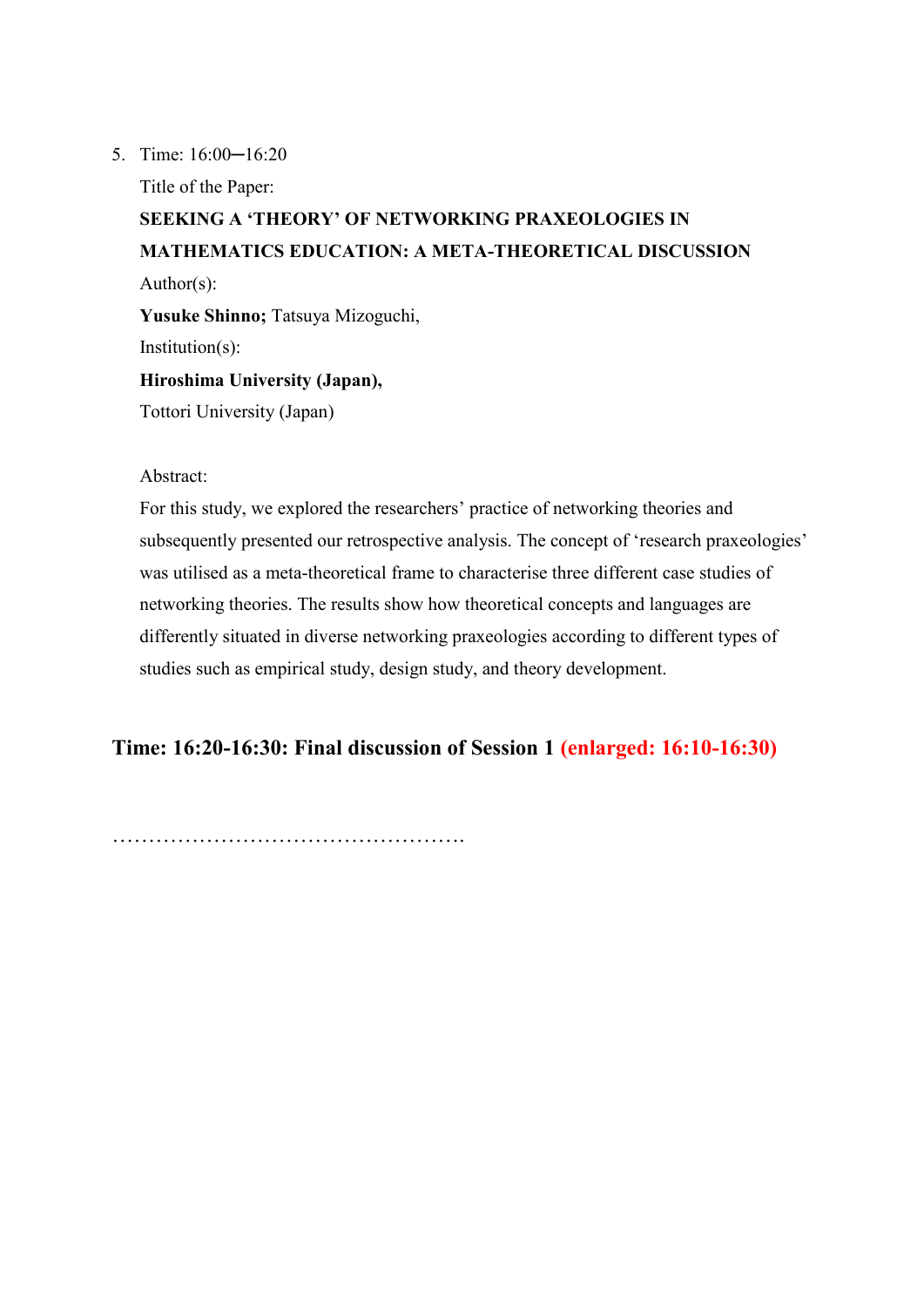## **Session 2: (90 min) 19:30-21:00 Beijing time, July 14th**

### **19:30-19:40: Introduction**

6. Time: 19:40─20:00 (exchanged with the presentation of Shvarts & Bakker) Title of the Paper: **NETWORKING THEORIES AND METHODOLOGY: IDENTIFYING ARGUMENTATIVE GRAMMARS IN DESIGN RESEARCH** Author(s). **Arthur Bakker;** William R. Penuel Institution(s): **Utrecht University (the Netherlands),**  University of Colorado (USA)

#### Abstract:

The original idea of networking theories has been expanded into various directions. In this paper I make a plea for including methodology in the efforts of networking theories. Starting from the methodological orientation of design research, I focus on argumentative grammars behind the various schools of design research. I contrast the types of design research that focus on knowing and product design versus those that are informed by cultural-historical activity theory, which more explicitly focus on sustainable development and transformation of practices. Turning to theories behind them, it is apparent that they differ in their purposes and values, units of analysis, explaining mechanisms, and conceptualizations of causality or constitutive processes.

7. Time: 20:00─20:20

Title of the Paper:

# **CONFIGURATION OF THE THEORETICAL-METHODOLOGICAL CONSTRUCT «THE TEACHING MODEL» BY AFFINITY BETWEEN THEORIES**

Author(s):

**Ulises Salinas-Hernández;** Luis Moreno-Armella; Isaias Miranda Institution(s):

**ENS de Lyon-France/Cinvestav IPN-Mexico**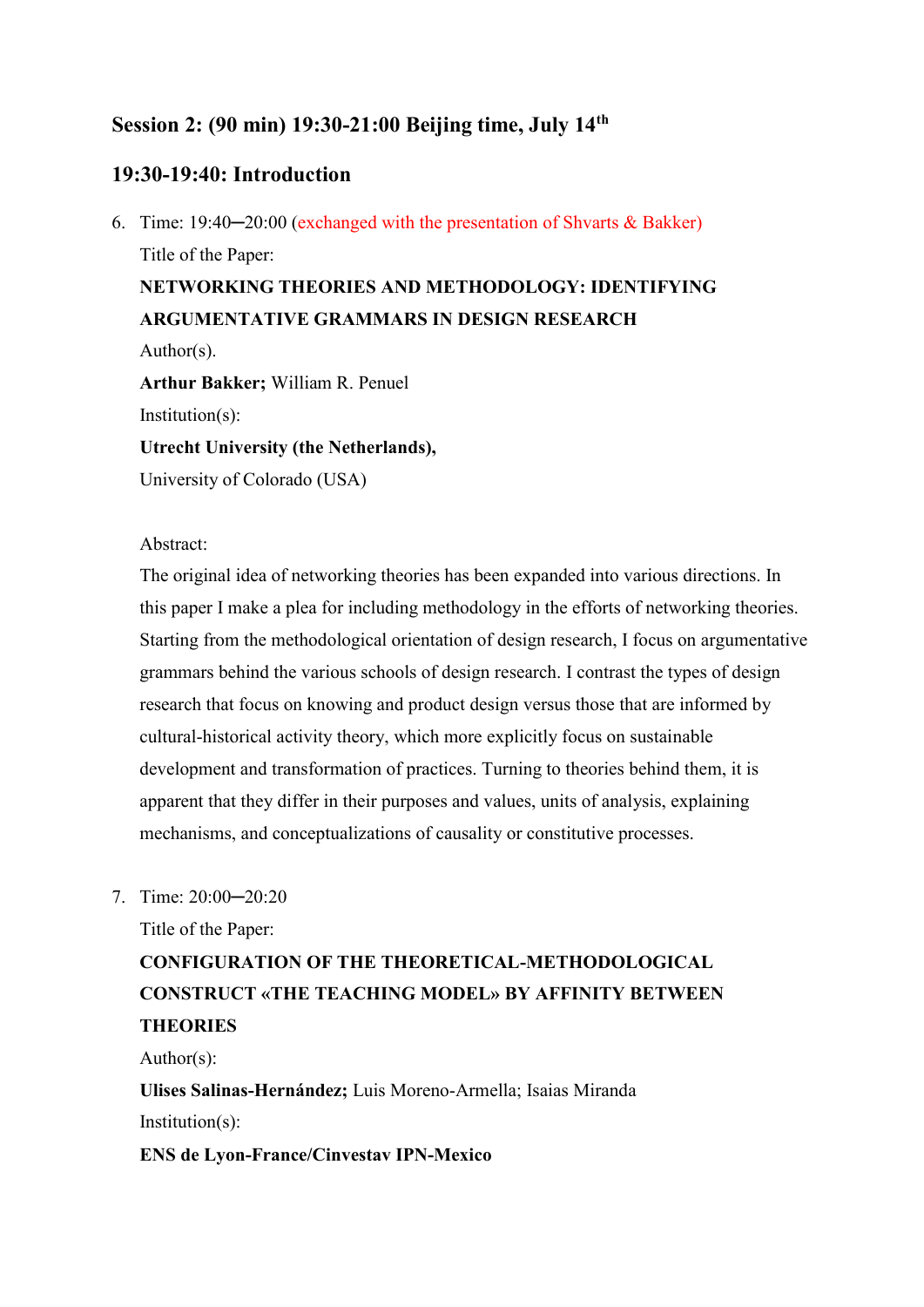#### Abstract:

Following one of the main interests of the TSG 57 (sub-theme 4) and focusing on the analysis of teaching practice, this article presents the use of the idea of "affinity" as a complementary heuristic of network theories strategies with the aim of configuring the theoretical-methodological construct «the teaching model» through the articulation of three theories around a semiotic-mediated point of view. Thus, the construct presents elements from a conceptual framework structured on three theoretical approaches that together address the epistemological and didactic dimensions of teaching practice in our research. After identifying related elements (affinities) between the theories used and configuring the teaching model, a qualitative investigation through case study is presented, analyzing the teaching practice of two teachers of grade 11 with different experience. The analysis deepens into the different levels of the teachers' expertise from relationships carried out by each of them in their teaching model of the movement of objects.

8. Time: 20:20─20:30 (skipped)

Title of the Paper:

## **MATHEMATICAL INTUITION IN FORMAL PROOF CONSTRUCTION: DEVELOPING AN APPROACH TO THEORETICAL RESEARCH**

Author(s):

**Jessica Lajos;** Sepideh Stewart Institution:

**University of Oklahoma (USA)**

#### Abstract:

This paper is an introduction to an expansive research project in the works on mathematical intuition in proof construction. The intent of this project, in its entirety, leans more towards scientific understanding and aims to make contributions that provides additional support for investigations on learners' intuitions. The purpose of this paper is to focus on the theoretical portion of this project, state research questions, discuss the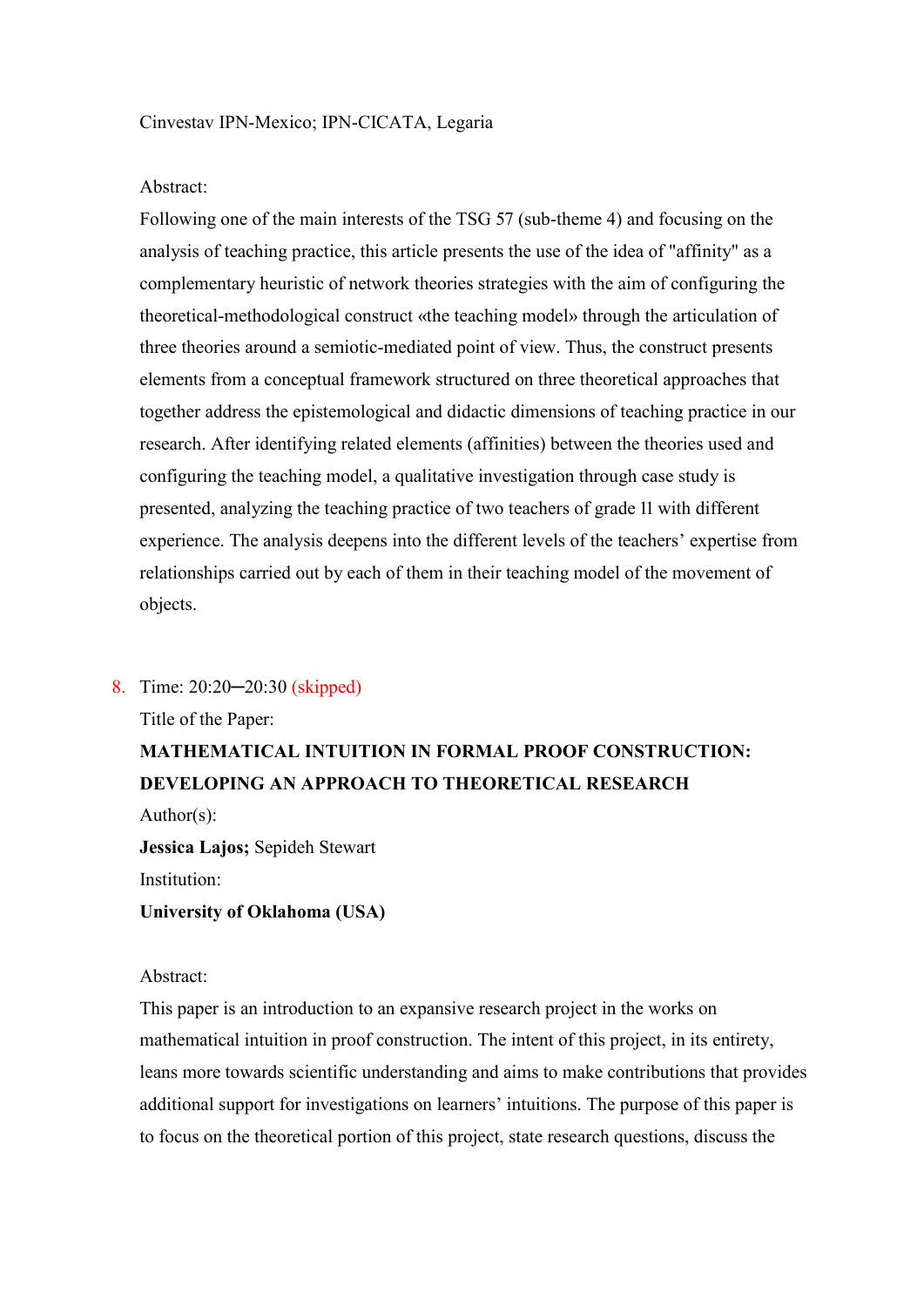diversity of theoretical perspectives related to mathematical intuition, and an approach that we are taking to try to connect these perspectives.

9. Time: 20:30-20:40

Title of the poster abstract:

# **THE HOLISTIC INSTRUCTIONAL DESIGN MODEL OF THE UNIT KNOWLEDGE STRUCTURE OF ELEMENTARY SCHOOL MATHEMATICS BASED ON CORE COMPETENCIES**

Author(s):

**ShiQi Lu;** Wenbin Xu

Institution:

#### **Nanjing Normal University (China)**

Abstract:

The Core Competencies concept requires the development of mathematical thinking. From this background, the research constructs and applies a holistic instructional design model. The basic theory of this model is thick epistemology. The process of the model consists of five sections (unit knowledge structure, learning psychological process, teaching objectives, learning evaluation, learning activities). The study also introduces multiple design cases developed from this model and reports on its specific situation in practice.

10. Time: 20:40-20:50 (exchanged with the presentation of Shvarts & Bakker) Title of the Paper:

# **VERTICAL ANALYSIS AS A STRATEGY OF THEORETICAL WORK: FROM PHILOSOPHICAL ROOTS TO INSTRUMENTAL AND EMBODIED BRANCHES**

Author(s):

**Anna Shvarts;** Arthur Bakker

Institution:

**Utrecht University (the Netherlands)**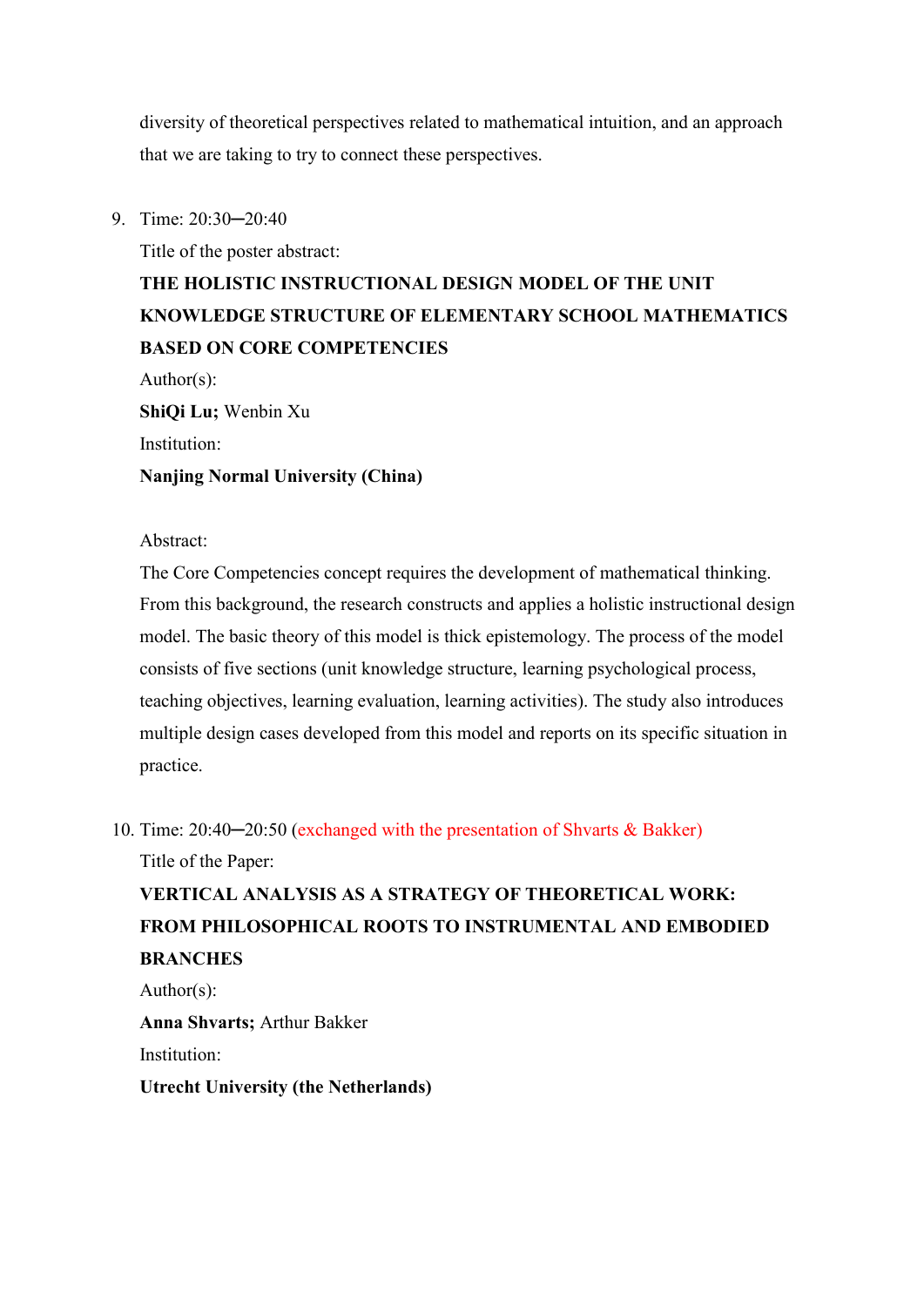#### Abstract:

In the paper, we propose vertical analysis as necessary work in the comparing and contrasting theories that metaphorically complements horizontal work of networking. By doing historical and conceptual work, vertical analysis aims to clarify grand theories behind local approaches and their ontological and epistemological philosophical presumptions. We exemplify vertical analysis by our work on bodied processes in instrumental genesis in which we coordinate instrumental and radical embodied approaches. The theoretical comparison of notions of action scheme and sensorimotor coordination led us to distinguish enactive and mental schemes. The educational applications and values-oriented sequences of this theoretical work are discussed.

### **20:50-21:00: Final discussion of Session 2 (enlarged to 20:40-21:00)**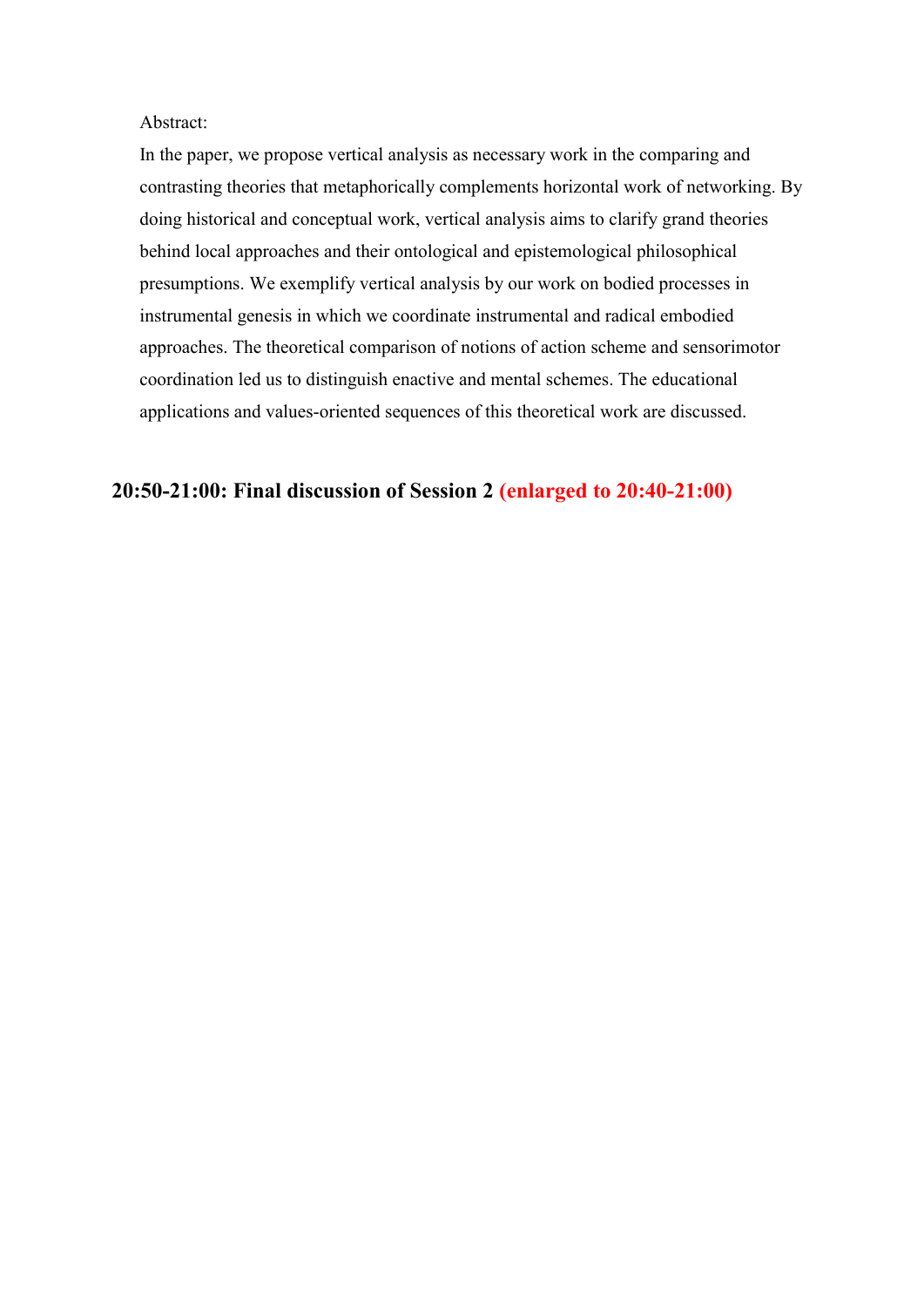### **Session 3: (90 min) 21:30-23:00 Beijing time, July 17th**

### **21:30-21:40: Introduction**

11. Time: 21:40─22:00 Title of the Paper: **MATHEMATICS TEACHING AND LEARNING AS AN ETHICAL EVENT** Author: **Luis Radford**  Institution: **Laurentian University, Ontario (Canada)**

#### Abstract:

In this paper I contend that mathematics teaching and learning is unavoidably an ethical event. My contention is based on the fact that teaching and learning rests on (1) relations between individuals (e.g., relations of power, relations of solidarity) and (2) the legitimation of particular forms of knowledge and knowing. From an educational viewpoint, the question that arises in this context is the kind of ethics that our pedagogies could strive to nurture. The answer depends on the educational theory or theories to which we resort to understand teaching and learning. I sketch here a communitarian oriented relational ethics as articulated in the theory of objectification—a communitarian ethics whose practice features responsibility, commitment, and care.

#### 12. Time: 22:00─22:20 (enlarged)

Title of the Paper:

## **HOW CAN WE CLASSIFY TEACHERS' PARADIDACTIC PRAXEOLOGIES IN DIFFERENT INSTITUTIONAL SETTINGS?**

Author(s):

**Tatsuya Mizoguchi;** Yusuke Shinno; Toru Hayata Institution(s): **Tottori University (Japan)** Hiroshima University (Japan)

Naruto University of Education (Japan)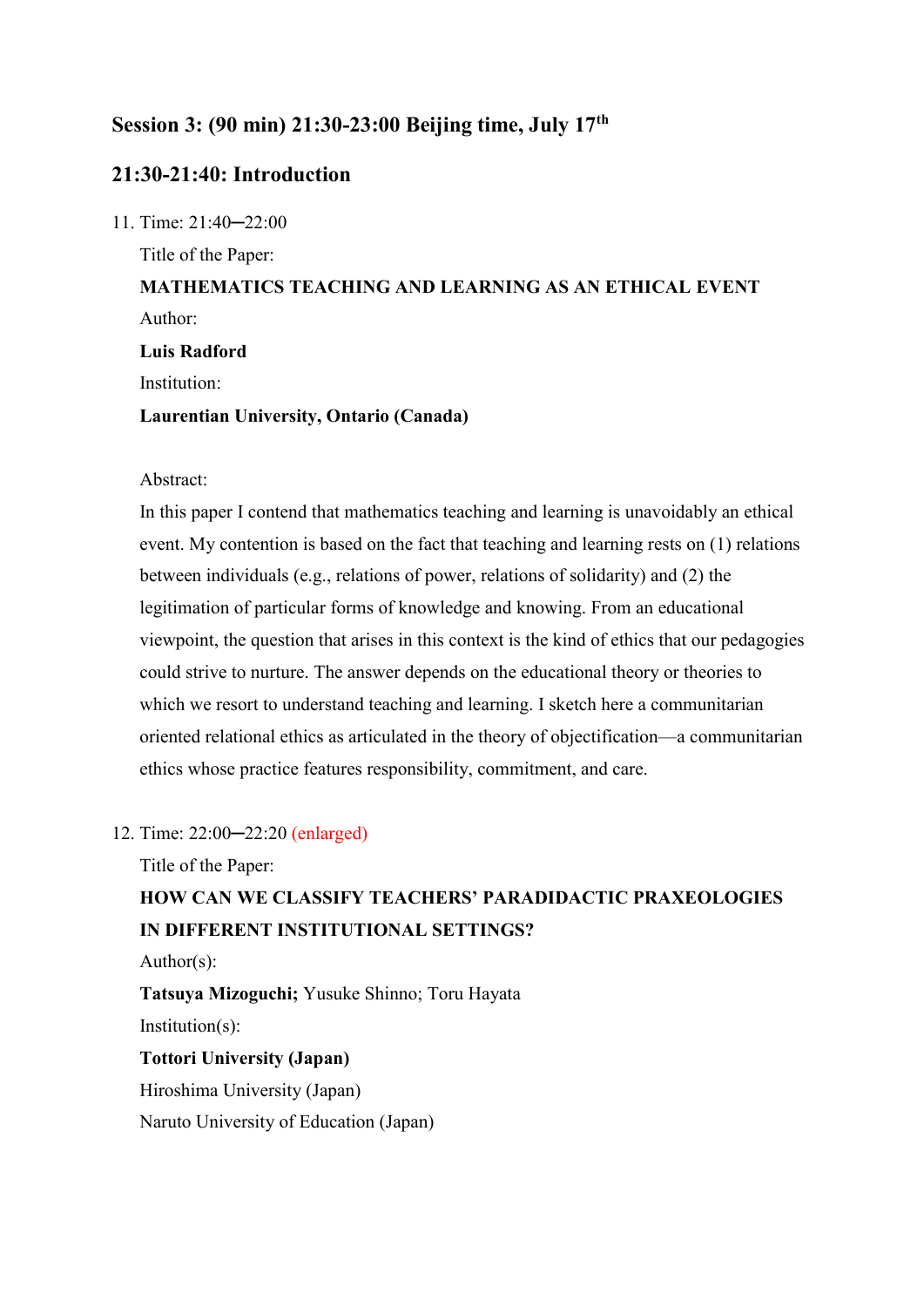Abstract:

In this paper, we examine what is being done on classification in mathematics education research. For this, we describe and examine two of our own research cases. Both are based on paradidactic praxeology in ATD as an analytical means, but we reflect on different approaches in interpreting the results. The interpretation, using intra-theory application, explains the research results in both cases; an interpretation using different theories (inter-theories or networking theories) remains as a task.

#### 13. Time: 22:10─22:20 (skipped)

Title of the poster abstract:

## **THE EFFECT OF PEDAGOGICAL KNOWLEDGE ON MATHEMATICS ANXIETY IN DEVELOPMENTAL MATHEMATICS COURSE** Author:

**Sun Young Ban** Institution:

#### **Merritt College (USA)**

#### Abstract:

This study investigated how teachers' pedagogical knowledge of active teaching strategies influence on mathematics anxiety (MA) in developmental math courses at an urban community college. The participating students  $(n=185)$  were recruited for this study: half of whom were in a lecture classrooms model (LCM), and another half of whom were in an inquiry-based learning classroom model (IBL) to measure their MA level over the 15 academic weeks. The overall findings were that there was a significant difference between the two different classroom models in measuring students' MA who took the same development math course over the academic semester.

#### 14. Time: 22:20─22:30

Title of the Paper:

**THEORETICAL NETWORKING IN A LARGE-SCALE DANISH AND A LARGE-SCALE NORWEGIAN INTERVENTION STUDY: TMTM AND PBG** Author: **Lena Lindenskov**

Institution: